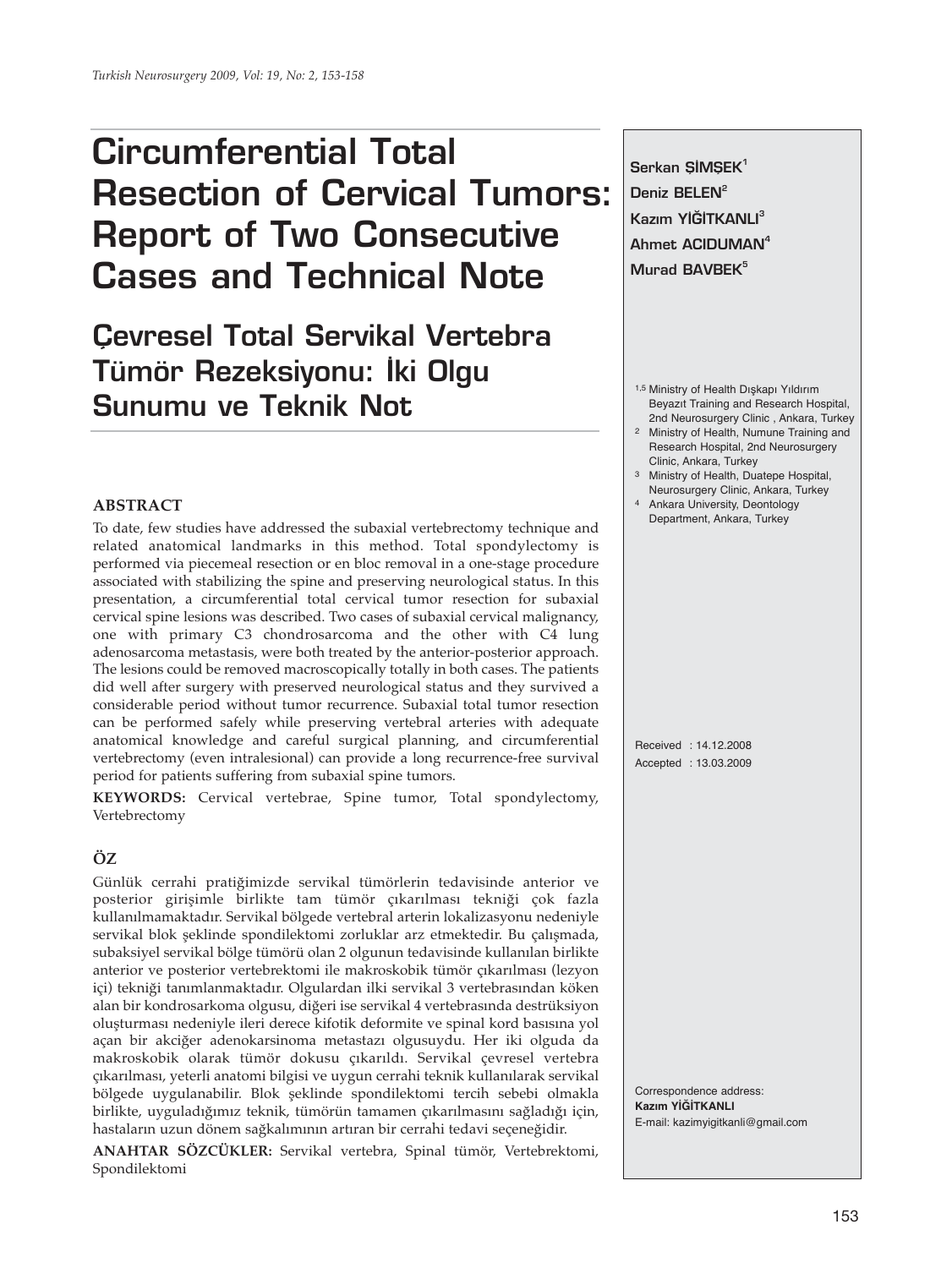#### **INTRODUCTION**

Patients who present with either primary or secondary spinal tumors often require total lesion removal for decompression of the neural tissue, provide a symptom-free or pain-alleviated survival period, and also to achieve a cure (3,4,12-14). Radical excision (total spondylectomy) is widely accepted as a method of choice in the management to achieve this goal (1,2,6,8,11,17,18). Total spondylectomy is performed via piecemeal resection or en bloc removal in a one-stage procedure associated with stabilizing the spine and preserving neurological status (10,15). Complete spondylectomy has usually been reported in cases harboring thoracic and lumbar spine tumors (1,6,7,11,17). However, an ideal, universally applicable technique for cervical lesions has not been well defined. The vertebral arteries and cervical nerve roots seem to be precluding vital elements in this procedure. On the other hand, by considering essential anatomical landmarks and with careful preoperative planning, cervical total spondylectomy can be carried out with no or minimal difficulty. In this study we presented two consecutive cases of subaxial cervical tumor in which total circumferential vertebrectomy and tumor resection were done successfully. The anatomical landmarks and surgical steps were described in detail.

#### **CASE REPORTS**

#### **Case 1**

This 18-year-old man was admitted to the hospital because of chronic neck pain for the last 4 years. One month earlier, the patient had started experiencing a throbbing left upper extremity pain accompanied by muscle spasms in the neck region and difficulty in neck motion. His medical history was unremarkable especially for trauma or infection. On neurological examination, hypoesthesia was found in the left C4 dermatome. His neck musculature was rigid by palpation and neck movements were painful. Laboratory investigations including alkaline-phosphatase, ESR, and CRP were all within normal limits. X-ray of the cervical spine revealed an expansive radiolucent mass in the C3 vertebra body with no indication of immobility as demonstrated by dynamic scans. Pathological signal increase was found only in C3 vertebra body in whole body bone scintigraphy. Bone marrow investigation revealed no specific pathology. CT and

MRI (Figure 1A) and the lateral plain radiograph (Figure 1B) of the cervical spine showed an expansive mass lesion with no contrast enhancing appearance and involving only the body of the C3 vertebra. Percutaneous biopsy of the lesion revealed pathology characteristic for chondrosarcoma in the chondroma setting. Total spondylectomy was planned for management of the disease. Prior to surgery, bilateral selective vertebral DSA was obtained for the course to rule out any involvement of vertebral arteries.



*Figure 1: Imaging findings in Case 1. Preoperative sagittal MRI (A) and lateral radiograph (B) of the cervical spine confirming a tumor predominantly affecting the C3 vertebral body. (C) Intraoperative fluoroscopy of the final construct. The construct consisted of the anterior distractable interbody cage with plate. Posteriorly the C2-C4 pedicle screw fixation with rods can be seen.*

*Surgery:* The patient was first placed in the prone position and the head was fixed with the 3-point pin system; a C2-6 midline vertical skin incision was made with the neck in neutral posture and the paravertebral muscles were bilaterally elevated in a subperiosteal fashion over C2-C4 vertebrae until the lateral masses were exposed (Figure 2A). The C3 lamina was removed as one-piece and dura mater of the spinal cord freed posteriorly from surrounding soft tissues (Figure 2B). The pedicles of C3 were identified and transected by using a medium-sized T-saw (Figure 2C). Facets and lateral masses were excised in one piece. The dissection was extended bilaterally to the posterior tubercles. The posterior tubercles were excised to prevent entrapment of the vertebral arteries during removal of the vertebral body during the second step of procedure (Figure 2D). The corpus of the vertebra was exposed on pedicular points. Bilateral C4 roots and also the vertebral arteries were exposed carefully. The vertebral arteries were covered with a Goretex® sheet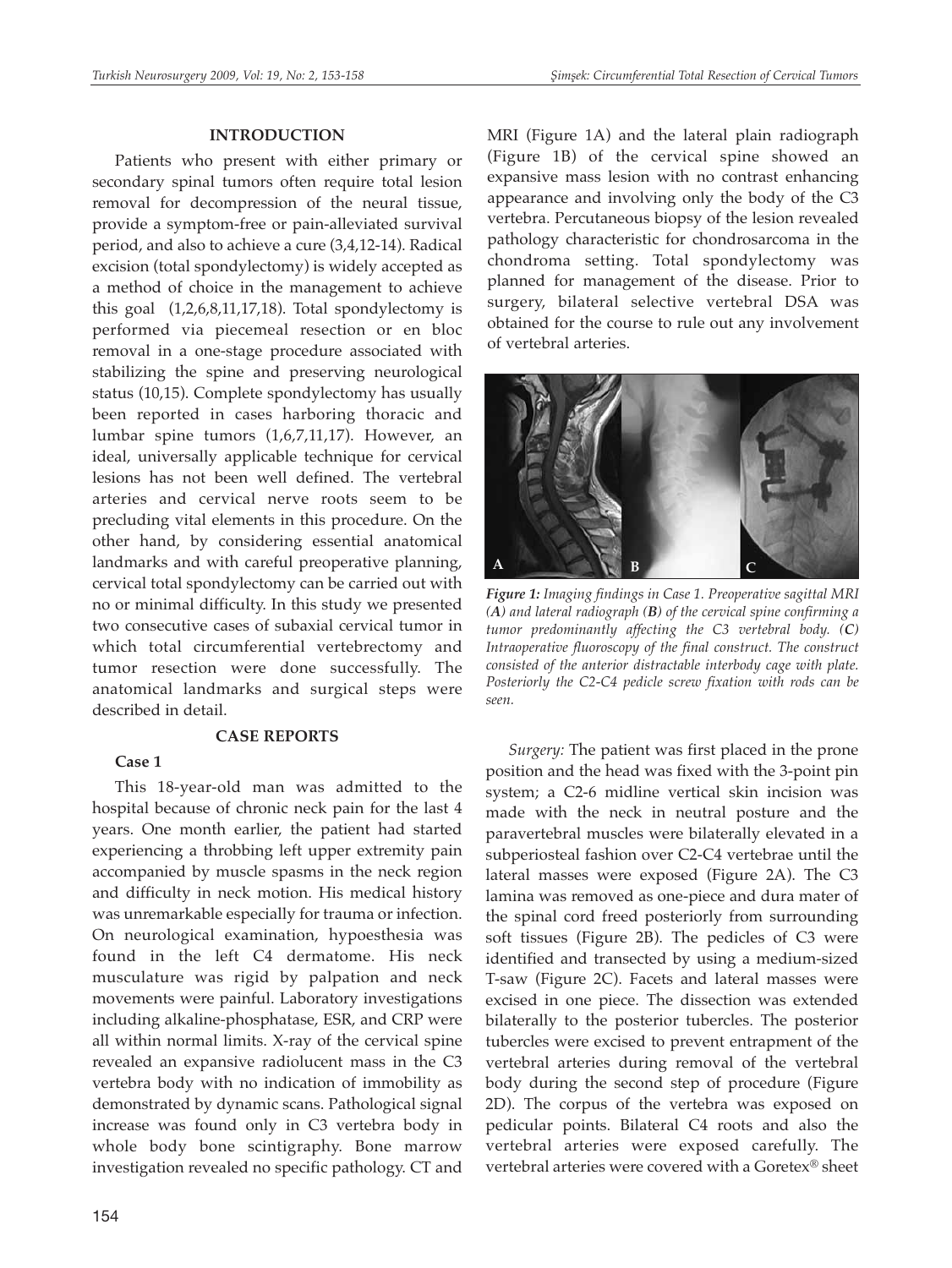anteriorly as a preventive measure for the ensuing anterior approach. C2-C4 pedicle-screw-fixation with rods (Tıpsan, Turkey) was performed (Figure 2E). The wound was closed in anatomical layers. In the second step, performed under a hard collar using the neutral neck posture, the patient was rotated to the supine position and the anterior anatomical neck layers were retracted in a standard fashion through a right oblique skin incision as performed in the anterior cervical discectomy procedure. After dissection of longus colli muscles bilaterally over the C3 body, the anterior tubercles were exposed (Figure 2F). C2-3 and C3-4 discectomies were carried out and the posterior longitudinal ligament was removed (Figure 2G). The lesion was very soft in nature and appeared to be very fragile for removing the vertebra in en bloc fashion. The C3 vertebra body including anterior tubercles was removed totally in piecemeal fashion using rongeurs. The resection was completed with careful resection of the medial and

lateral aspects of the vertebral arteries to remove any remnants of tumor or vertebra (Figure 2H). The Goretex® sheets which were placed during the first step of the surgery were identified and left in place after confirming the patency of both vertebral arteries Figure 2İ). A cervical corpectomy distractable cage with plate/screw (ADD Plus, Ulrich<sup>®</sup>) including bone fusion materials was placed between the C2 and C4 space using a bone fusion material inside (Figure 2J). Because of the unique anatomy of the C2 vertebra, it was hard to place the corpectomy cage and to perform anterior C2 corpus screw fixation. C4 anterior bilateral corpus screw fixations were also performed (Figure 1C). The layers were closed in the anatomical plane. The postoperative period was uneventful with no neurological deficit. His preoperative neck pain resolved completely almost immediately. The duration of surgery was 5 hours and two units of blood were transfused during the procedure. The histological examination of the



*Figure 2: Artist's drawings illustrating the procedure for Case 1. The posterior view of the cervical spine (A). The C3 lamina was removed as one-piece and dura-mater of the spinal cord freed posteriorly from surrounding soft tissues (B). The pedicles of C3 were identified and transected by using a medium-sized T-saw. Facets and lateral masses were excised in one piece. The dissection was extended bilaterally to the posterior tubercles. The posterior tubercles were excised to prevent entrapment of the vertebral arteries during removal of the vertebral body in the second step of procedure (C). The corpus of the vertebra was exposed on pedicular points. Bilateral C4 roots and also vertebral arteries were exposed carefully (D). The vertebral arteries were covered with a Goretex® sheet anteriorly as a preventive measure for the ensuing anterior approach. C2-C4 pedicle-screw-fixation with rods was performed (E). Anteriorly, the anterior tubercles were exposed after dissection of longus colli muscles bilaterally over the C3 body (F,G). C2-3 and C3-4 discectomies were carried out (H). The C3 vertebra body including anterior tubercles was removed totally (İ). The Goretex® sheets which were put during the first step of the surgery were identified and left in place after confirming the patency of both vertebral arteries. A distractible interbody cage with plate/screws including bone fusion materials was placed between C2 and C4 space (J).*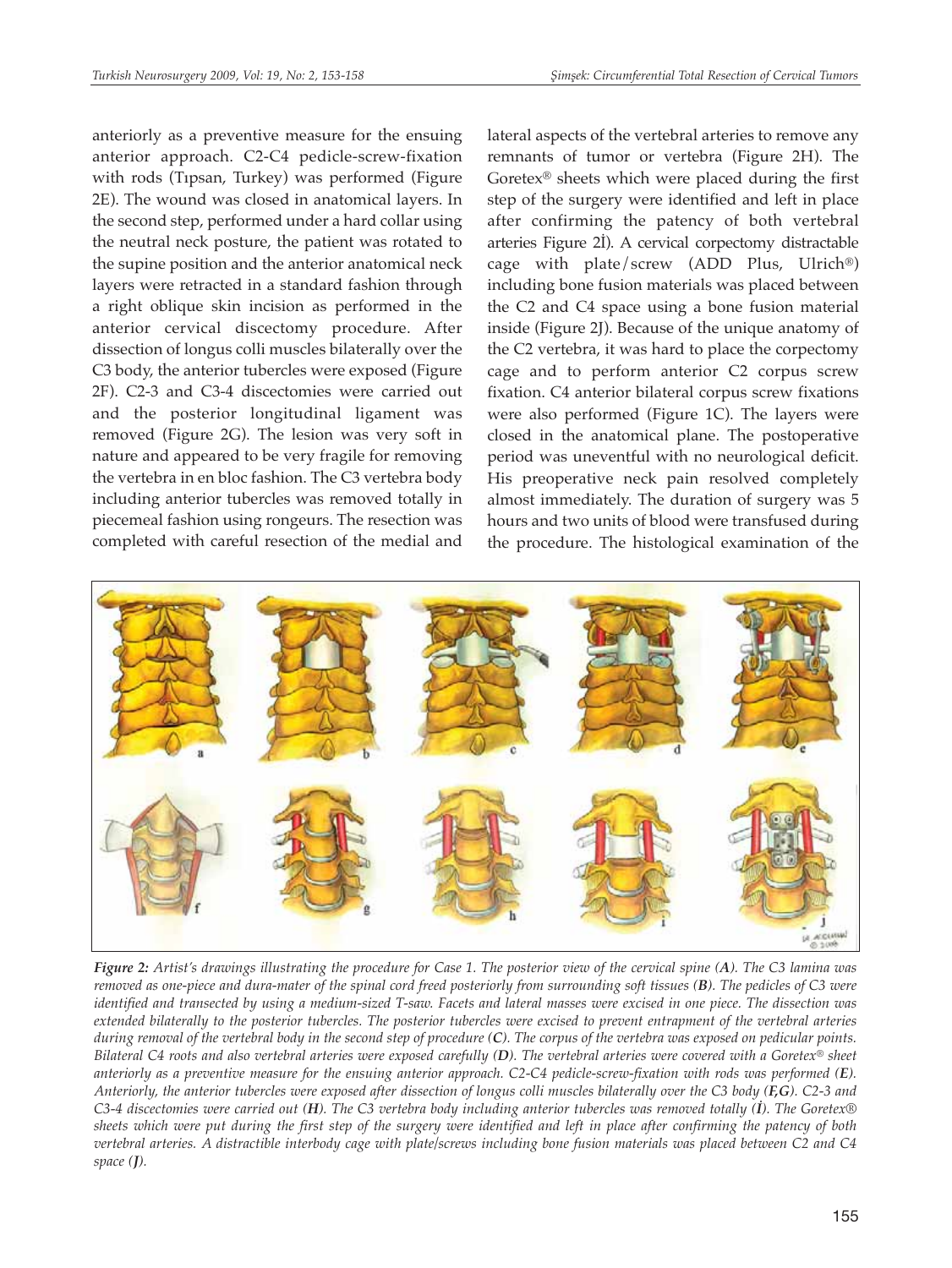lesion confirmed the diagnosis of chondrosarcoma. The patient did not receive radiotherapy or chemotherapy. Follow-up for more than a year revealed neither recurrence nor any symptom.

#### **Case 2**

This 45-year old man was admitted to the neurosurgery service because of severe neck and left shoulder pain. He had suffered a car accident approximately 2 months ago. His symptoms had started afterwards and within a month he was unable to move his neck in any direction. On neurological examination, his left shoulder abduction was  $4/5$  and neck movements were restricted due to painful musculature. MRI and Xray of the cervical spine showed a hyperdense lesion in the C4 body with kyphotic deformity and spinal cord compression (Figure 3A,B). Whole body bone scintigraphy revealed pathological signal intensity at the same level of the spine. X-ray of the lung and PET scintigraphy revealed pulmonary lesions in the left lobe. The bronchoscopic biopsy disclosed primary adenocarcinoma of the lung. A spondylectomy was performed for local cure and the procedure was performed in the same way as described in the previous case for C4 vertebra. C2 pedicle/C3-5-6 lateral mass screw-fixation with rods was performed posteriorly (Tıpsan, Turkey). Anteriorly distractible cage with plate/screw (ADD Plus, Ulrich®) including bone fusion materials was placed between C3 and C5 space and the bilateral C3 and C5 corpus screws were placed bilaterally (Figure 3 C,D). Duration of surgery was three and a half hours and no blood transfusion was used. The



*Figure 3: Imaging findings in Case 2. Preoperative sagittal MRI (A) and the lateral radiograph (B) of the cervical spine confirming a tumor predominantly affecting the C3 vertebral body with kyphotic deformity and spinal cord compression. Postoperative lateral and antero-posterior plain radiograph of the final construct (C,D). The construct consisted of the anterior distractable interbody cage with plate/screw and, posteriorly the C2 pedicle-C3-5-6 lateral mass screw fixation with rods.* 

postoperative period was uneventful and no neurological deficit was found. His preoperative neck pain persisted for a month after surgery and gradually resolved to a more tolerable state thereafter. The patient received conventional radiotherapy to the C4 level. Chemotherapy was given afterwards. No recurrence was noted during his follow-up for nearly one year. He reported minimal neck pain with no restriction of neck motion at the10th month follow-up.

#### **DISCUSSION**

Primary or metastatic tumors of the spine are well associated with patients' survival period and quality of life. As the spine is one of the most common sites of osseous metastasis, management of these lesions is of particular importance. In the past two decades, the practice for vertebral tumors consisted commonly of curettage or piecemeal excision of the lesion. However, high recurrence rates and inadequate local cure have been reported for certain pathologies with these approaches (3,4,8,12-14). Total removal of vertebral malignancies while stabilizing the spine biomechanically in a proper way may provide local cure and long symptom-free survival time (3-5,9,12,16). Thus, the contemporary concept of surgery for these tumors involves radical excision with the primary goal of local cure and secondary goals of alleviating pain, preserving neurological status and stabilizing the spine (9,11,16, 17).

Spondylectomy or total vertebrectomy has been described for reducing local recurrence of a vertebral tumor with excellent clinical results (1,2,5,6,8,11,15, 17). In their comprehensive work, Tomita et al. (17) concluded that one vertebra could be regarded a single oncological compartment and its surrounding tissues such as ligaments and periosteum as barriers in the spine. With regard to this determination, total removal of a vertebra in anatomical fashion could be performed for certain spine tumors depending on their degree of invasion. However, the spine surgeon must have an expert understanding of the paraspinal vascular and visceral anatomy to perform this procedure safely and comfortably.

Indications for total spondylectomy in spine tumors include aggressive primary benign tumors, primary malignant tumors, and isolated spinal metastases in the setting of controlled systemic disease (1,4,11-14,17,18). Primary spine tumors that have been subjected to this procedure include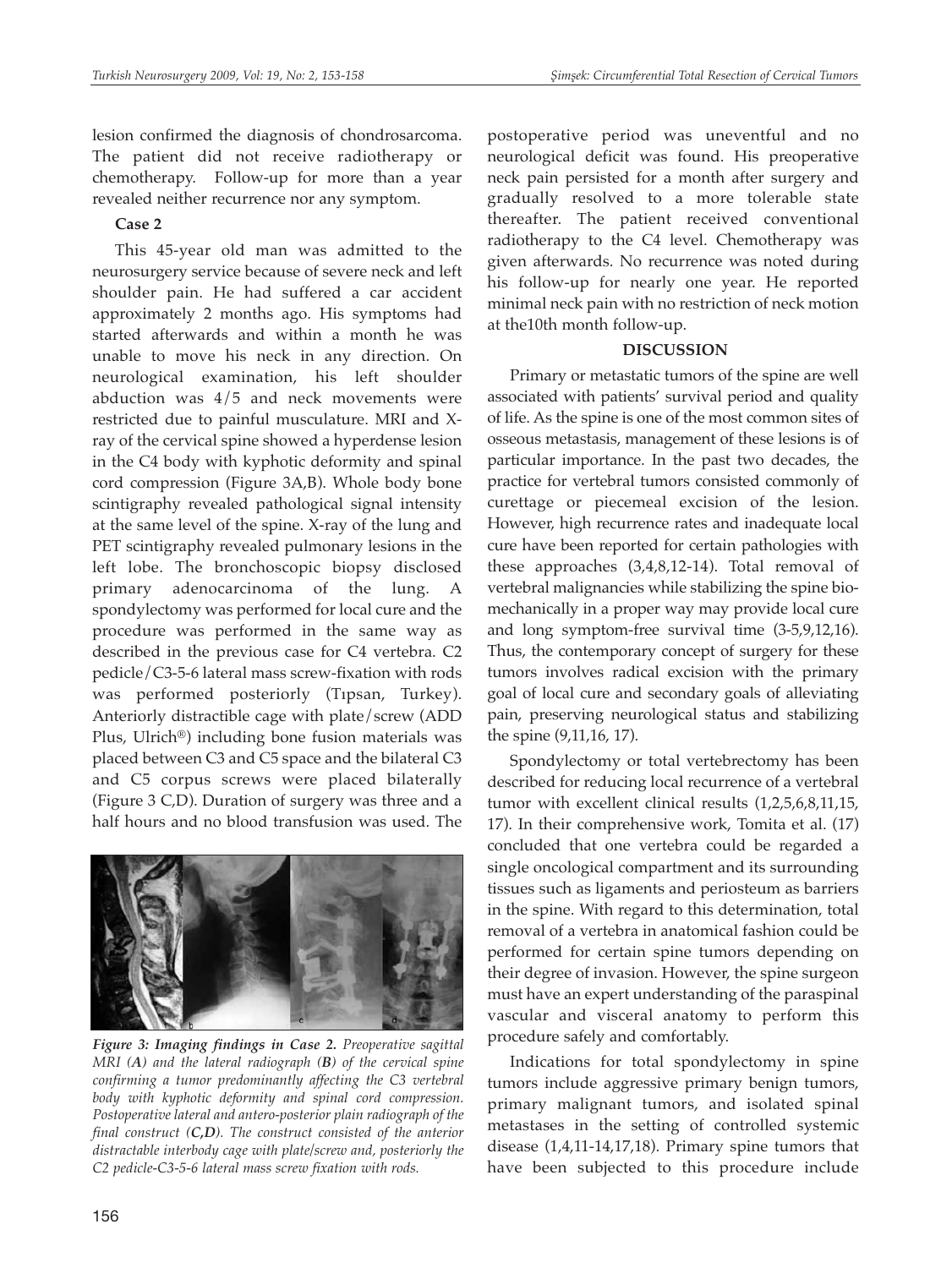chordoma, chondrosarcoma, osteosarcoma, giant cell tumor, solitary plasmacytoma, malignant fibrous histiocytoma, Ewing sarcoma, osteoblastoma and hemangioendothelioma. (6). Contraindications may include distant metastases, uncontrolled systemic disease, and encasement of adjacent visceral or vascular structures that cannot be excised (4,6,11,13,14,18).

Total en bloc spondylectomy has been described to achieve complete tumor resection and oncological cure of primary malignant vertebral tumors of the cervical spine (2,3,8,10,14). The procedure is performed in 2 steps, consisting of en bloc laminectomy after bilateral pediculotomy using a thread-wire saw (T-saw) and posterior spinal instrumentation (step 1), and en bloc corpectomy followed by anterior fusion with instrumentation (step 2). Wide en bloc excision of malignant tumors is complicated in the cervical spine due to the complex anatomy of this region. The major risks of total en bloc cervical spondylectomy are injury to adjacent neural structures, the possibility of tumor contamination during pediculotomy, injury of vertebral arteries, excessive bleeding from the epidural venous plexus, infection, pseudoarthrosis, and cerebrospinal fluid leakage (8). Piecemeal removal is therefore recommended for certain lesions when it seems to be necessary (3,4,7,10,15). We were only able to remove both tumors in piecemeal fashion in our cases due to the tumors' fragile nature and the technical difficulties of en bloc spondylectomy.

Although total spondylectomy for thoracic and lumbar lesions is well described there is paucity in the literature for this procedure regarding the subaxial cervical spine. One reason seems to be the vital tissues such as vertebral arteries and cervical nerve roots believed to prevent total spondylectomy in this region. Recently sporadic case reports of cervical spondylectomy have been emerging but few of them focus on total removal of the cervical vertebra (2,8,14). As we showed in our report, a circumferential total cervical tumor excision in the subaxial cervical region can be performed successfully in selected patients without harming any vital structure with careful planning and by following the essential steps.

Total en bloc spondylectomy for cervical spine tumors with soft tissue extension and involvement

of the pedicles may require ligation of the vertebral artery. Ligation of a vertebral artery should be performed only when preoperative angiographic study demonstrates that the artery is nondominant, and temporary occlusion does not cause neurological symptoms (2,8). The tubercles have particular importance for accomplishing total spondylectomy. Partial removal of tubercles may compromise vertebral arteries and may cause a cerebro-vascular incident. Extending the dissection more laterally both in posterior and also anterior steps may provide a sufficient surgical window for excising the tubercles. A wide exposure at the affected level is essential because it also facilitates subsequent anterior release of the vertebra.

In conclusion, total spondylectomy in the subaxial cervical region can be performed successfully with adequate anatomical knowledge and detailed surgical planning. A long survival period and symptom-free life can be provided by total circumferential vertebrectomy (even intralesional) for patients who suffer from cervical spine tumors. However, careful preoperative evaluation is essential and patient selection should be done on an individual basis.

#### **REFERENCES**

- 1. Aryan HE, Acosta FL, Ames CP: Two-level total en bloc lumbar spondylectomy with dural resection for metastatic renal cell carcinoma. J Clin Neurosci 15: 70-72, 2008
- 2. Bailey CS, Fisher CG, Boyd MC, Dvorak MFS: En bloc marginal excision of a multilevel cervical chordoma. J Neurosurg Spine 4: 409-414, 2006
- 3. Barrenechea IJ, Perin NI, Triana A, Lesser J, Costantino P, Sen C: Surgical management of chordomas of the cervical spine. J Neurosurg Spine 6: 398-406, 2007
- 4. Bilsky MH, Boakye M, Collignon F, Kraus D, Boland P: Operative management of metastatic and malignant primary subaxial cervical tumors. J Neurosurg Spine 2: 256-264, 2005
- 5. Boakye M, Patil CG, Ho C, Lad SP: Cervical corpectomy: Complications and outcomes. Operative Neurosurgery 63: 295-302, 2008
- 6. Bohinski RJ, Rhines LD: Principles and techniques of en bloc vertebrectomy for bone tumors of the thoracolumbar spine: A n overview. Neurosurg Focus 7: Article 5, 2003
- 7. Chi JH, Acosta FL, Aryan HE, Chou D, Ames CP: Partial spondylectomy: modification for lateralized malignant spinal column tumors of the cervical or lumbosacral spine. J Clin Neurosci 15: 43-48, 2008
- 8. Currier BL, Papagelopoulos PJ, Krauss WE, Unni KK, Yaszemski MJ: Total en bloc spondylectomy of C5 vertebra for chordoma. Spine 32: E294-299, 2007
- 9. Doğan Ş, Baek S, Sonntag VKH, Crawford NR: Biomechanical consequences of cervical spondylectomy versus corpectomy. Operative Neurosurgery 63: 303-308, 2008